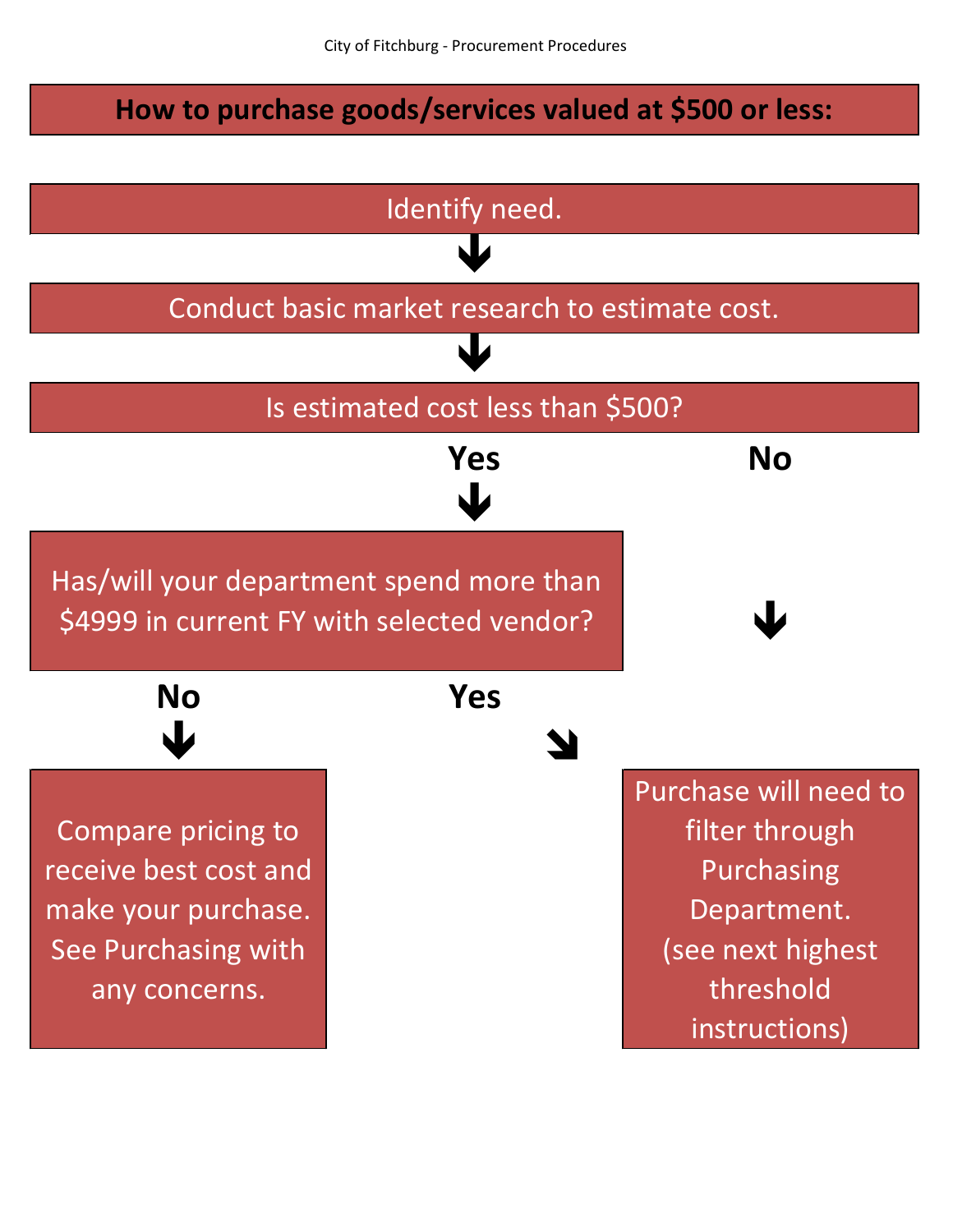**How to purchase goods/services valued between \$500 and \$9999:**

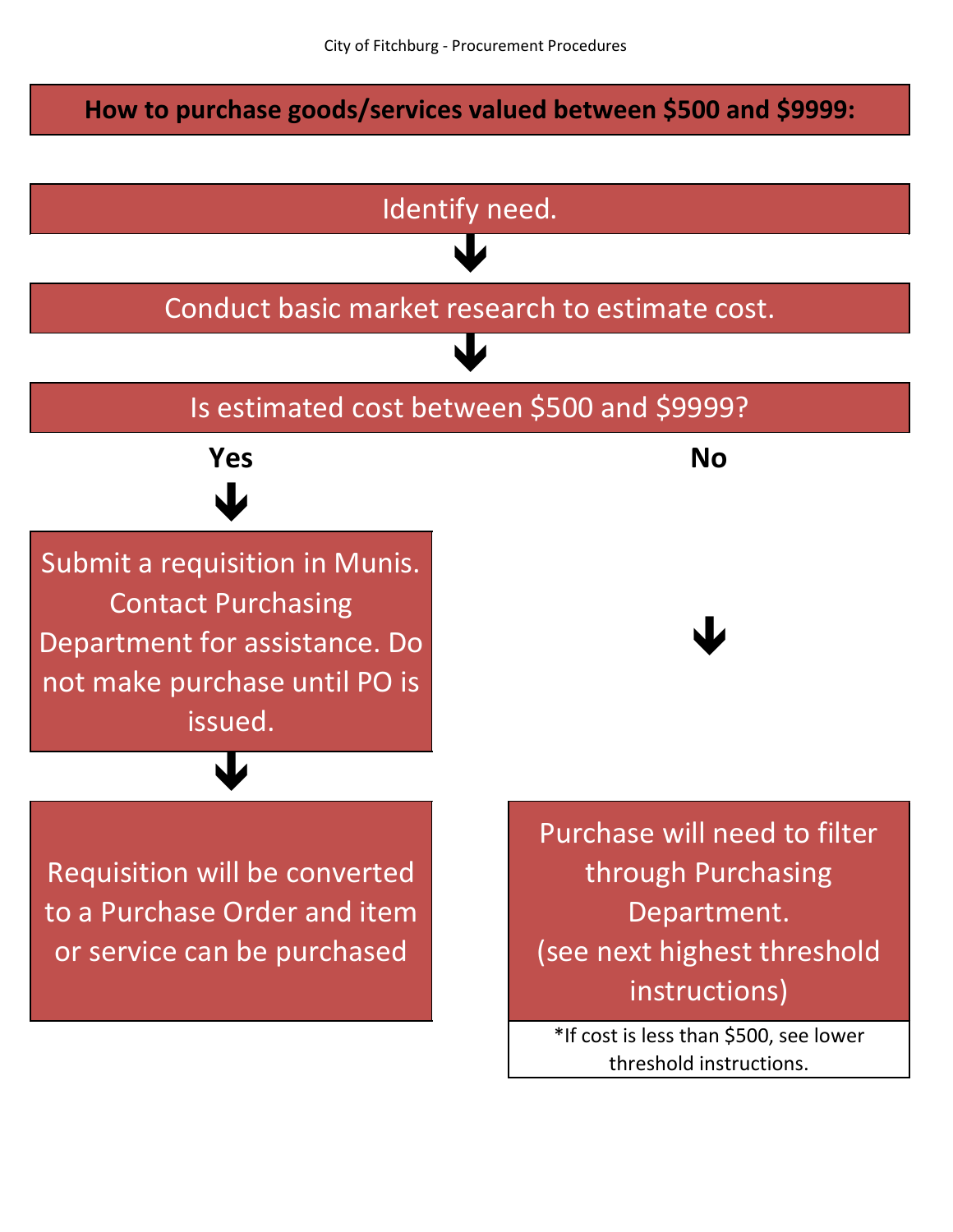## **How to purchase goods/services valued between \$10k and \$50k**

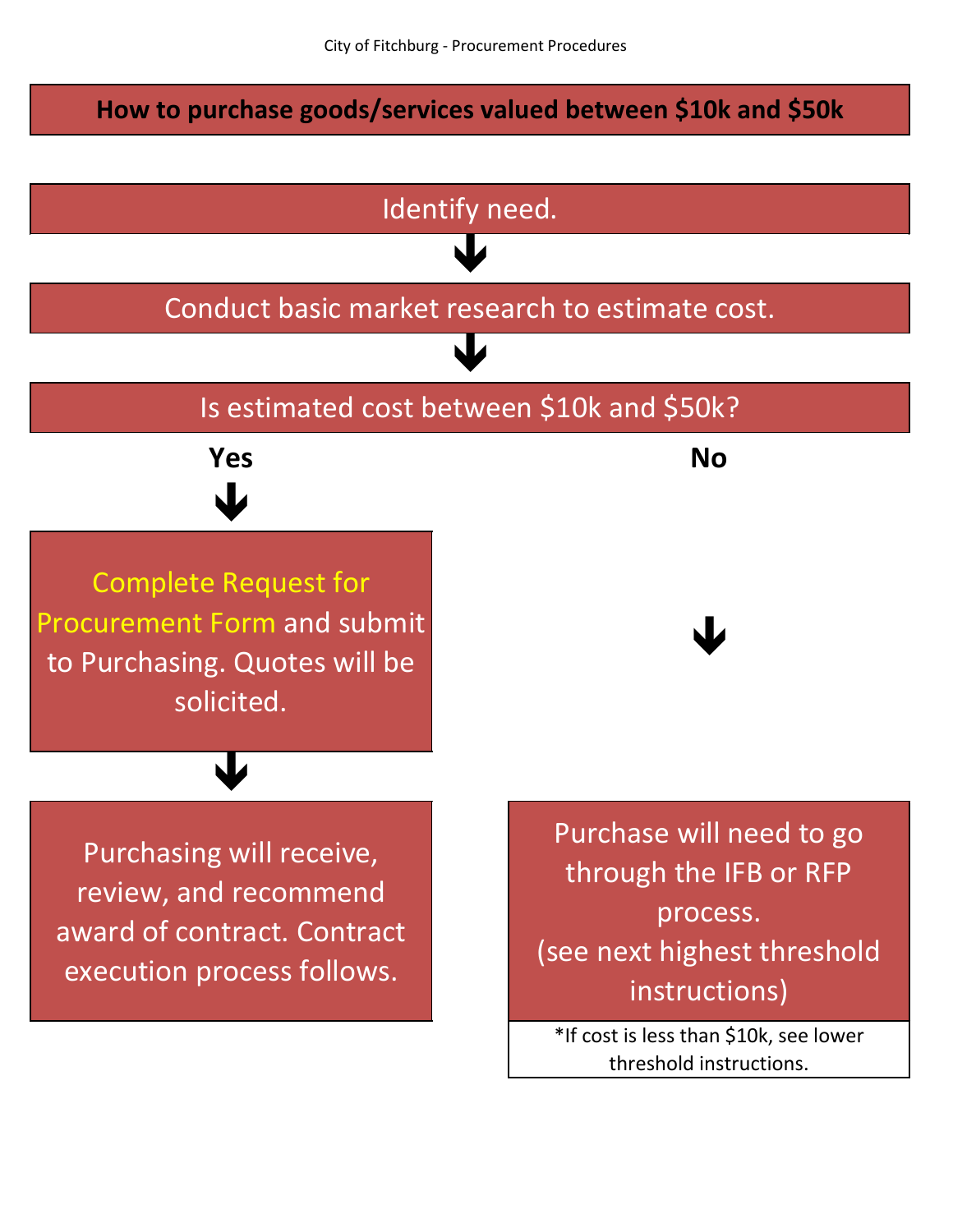## **How to purchase goods/services valued at more than \$50k**

![](_page_3_Figure_2.jpeg)

*\*Please note the RFP or IFB process takes 4-6 weeks due to advertising requirements.*